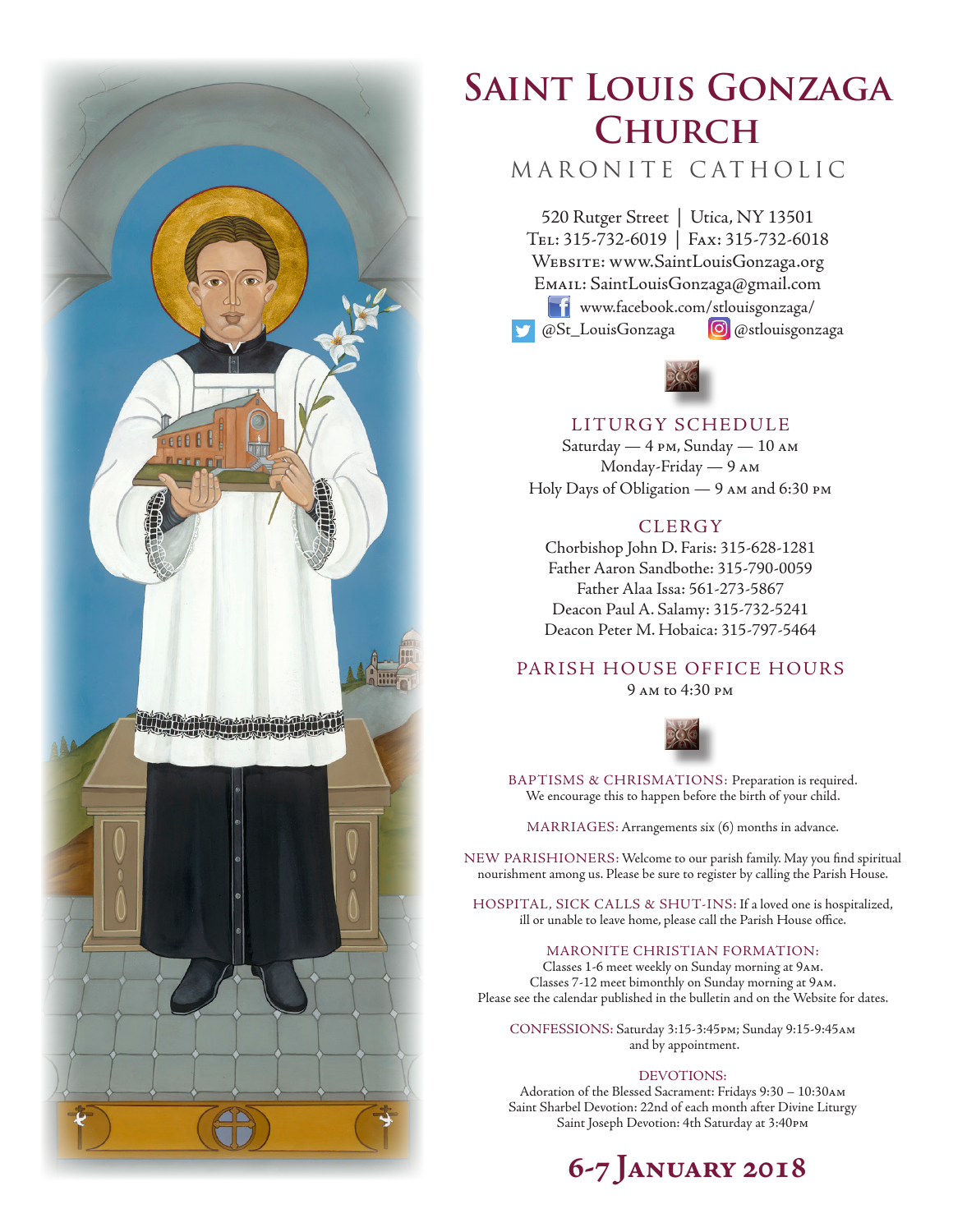If you would like anything published in the weekend bulletin, you must submit it as you want it published to Anne Lewis no later than 5 PM Friday, 8 days before publication via e-mail at saintlouisbulletin@gmail. com or by calling 853-4500. Thanks.

## FEASTS **for 6 Jan – 14 Jan 2018**

| Sun 7 Jan | 1 <sup>st</sup> Sunday after Epiphany            |
|-----------|--------------------------------------------------|
|           | Praises to John the Baptist                      |
|           | FRI 12 JAN The Council of Trent                  |
|           | SAT 13 JAN St. Jacob of Nisibis                  |
|           | SUN 14 JAN 2 <sup>nd</sup> Sunday after Epiphany |

## **CONTACTS**

| Administrative Assistant: Maureen Ginsberg      |
|-------------------------------------------------|
| maureeng.slg@gmail.com315-732-6019              |
| Music: Nick Abounader315-335-2239               |
| Finance Council:                                |
| Chair: Louis Raya315-794-1418                   |
| Assets Oversight: David Sageer 315-734-1040     |
| Special Events: Betty Karrat315-736-1615        |
| Kitchen & Hall:                                 |
| Mary Ann Tanoury-Loy 315-790-3307               |
| Family Giving Committee:                        |
| George Nehme 401-742-5841                       |
| Buildings: Andrew Aery 315-525-8374             |
| <b>Byron Elias</b>                              |
| Pastoral Life Council:                          |
| Chair: Deacon Paul Salamy315-732-5241           |
| Communications: Glory Rasi 315-794-4242         |
| Family Life: Deacon Peter Hobaica 315-797-5464  |
| Liturgy: James Salamy 315-723-3776              |
| Faith Formation: Kate Miller 315-796-1910       |
| Maronite Youth Organization:                    |
|                                                 |
| Roseanne Ciaccia 315-736-5377                   |
| Maronite Young Adults:                          |
| John Paul Salamy 315-732-5241                   |
| Joshua Lewis 315-853-4500                       |
| Saint Mary's Guild: Cathy Karam315-527-1519     |
| Holy Name Society: Rick Blank 315-525-3221      |
| Lou Lewis 315-737-3950                          |
| Saint Joseph Society: George Sfeir 315-733-8357 |
| Acolytes: Nathan Hanna 315-939-8219             |
|                                                 |
| Daughters of Mary: Julie Adamo 315-404-1959     |
| Lectors: Lois Mariano 315-732-3402              |
| Sacristan: Andrew Rahme 315-264-8652            |

## LITURGICAL SCHEDULE AND INTENTIONS

| <b>SAT</b> | $6$ Jan  | 10:30           | • Kim Marie Shaheen by Maggy Attalah                             |
|------------|----------|-----------------|------------------------------------------------------------------|
|            |          | 4 <sub>PM</sub> | + Dickie Tamer (20 <sup>th</sup> Anniversary) Love from His      |
|            |          |                 | Sister, Kathi                                                    |
|            |          |                 | + Special Intention by Kathy Sinnott                             |
| $\rm{Sun}$ | $7$ Jan  | 10AM            | • Thomas Black, Jr. (Anniversary) by His Wife,                   |
|            |          |                 | Marguerite Black                                                 |
|            |          |                 | + Bernadette Davis (13 <sup>th</sup> Anniversary) by Family      |
|            |          |                 | George Mishlanie (20 <sup>th</sup> Anniversary) by Family        |
|            |          |                 | • Mr. Otis Evan Root by The Clergy & Parishioners                |
|            |          |                 | of Saint Louis Gonzaga Church                                    |
|            |          |                 | + Jim Goddard (3 <sup>rd</sup> Anniversary) by <i>The Family</i> |
| Mon        | $8$ Jan  | 9AM             | + Morning Prayer & Communion Service                             |
| TUE        | $9$ Jan  | 9AM             | + Morning Prayer & Communion Service                             |
| <b>WED</b> | $10$ Jan | 9AM             | • Morning Prayer & Communion Service                             |
| Thu        | $11$ JAN | 9AM             | + Morning Prayer & Communion Service                             |
| Fri        | $12$ Jan | 9ам             | + Morning Prayer & Communion Service                             |
| SAT        | $13$ Jan | 4 <sub>PM</sub> | • Joe & Florence Kalil (Anniversary)                             |
|            |          |                 | by Daughter, Maryellen Kalil Macrina                             |
|            |          |                 | Kim Marie Shaheen by Mary C. Smith                               |
| <b>SUN</b> | $14$ Jan | 10AM            | + Rosalie Barclay by Saint Mary's Guild                          |
|            |          |                 | • Marion Jabour Kempf by Saint Mary's Guild                      |
|            |          |                 | • Elaine Mishlanie (40 Day) by The Family                        |



### MEETINGS & EVENTS

| Sun          | $7$ Jan      | 9ам                    | Maronite Christian Formation (Gr.1-12)    |
|--------------|--------------|------------------------|-------------------------------------------|
| Sun          | $7$ Jan      | <b>9</b> <sub>AM</sub> | Adult Bible Study                         |
| Sun          | 7 Jan        | 11AM                   | Daughters of Mary                         |
| Sат          | $13$ Jan     | 9ам                    | Liturgy Committee Meeting                 |
| Sun          | 14 Jan       | 9ам                    | Maronite Christian Formation (Gr.1-12)    |
| Sun          | 14 Jan       | 9ам                    | Adult Bible Study                         |
| Sun          | 14 Jan       | 11AM                   | Holy Name Society Meeting                 |
| Sun          | $14$ Jan     | 11AM                   | Saint Mary's Guild Meeting                |
| Wed          | $17$ Jan     | 9:30 <sub>AM</sub>     | Mercy Group                               |
| Sun          | $21$ Jan     | 9AM                    | Maronite Christian Formation (Gr.1-6)     |
| Sun          | $21$ Jan     | 9ам                    | Adult Bible Study                         |
| Sun          | $21$ Jan     | 11AM                   | Maronite Young Adults (MYA) Meeting       |
|              | $WED 24$ Jan | 9:30 <sub>AM</sub>     | Mercy Group                               |
| $\rm {S}$ un | 28 Jan       | <b>9</b> <sub>AM</sub> | Maronite Christian Formation (Gr.1-6)     |
| Sun          | 28 Jan       | 9ам                    | Adult Bible Study                         |
| Sun          | $28$ Jan     | 11AM                   | Maronite Youth Organization (MYO) Meeting |
| Wed          | $31$ Jan     | 9:30am                 | Mercy Group                               |
| Sun          | 4 Feb        | 9ам                    | Maronite Christian Formation (Gr.1-12)    |
| Sun          | $4$ Feb      | 9ам                    | Adult Bible Study                         |
| Sun          | $4$ Feb      | 11AM                   | Daughters of Mary                         |
|              | WED 7 FEB    | 9:30AM                 | Mercy Group                               |
| Fri          |              | 9 Гев 9 ам&6:30рм      | Saint Maron Holy Day Liturgies            |
|              | $SAT$ 10 Feb | 6 <sub>PM</sub>        | Saint Maron Hafli at the Yahnundasis      |
|              |              | Мон 12 Ғев 9ам&6:30рм  | Ash Monday Liturgies & Ashes Distribution |
|              |              |                        |                                           |